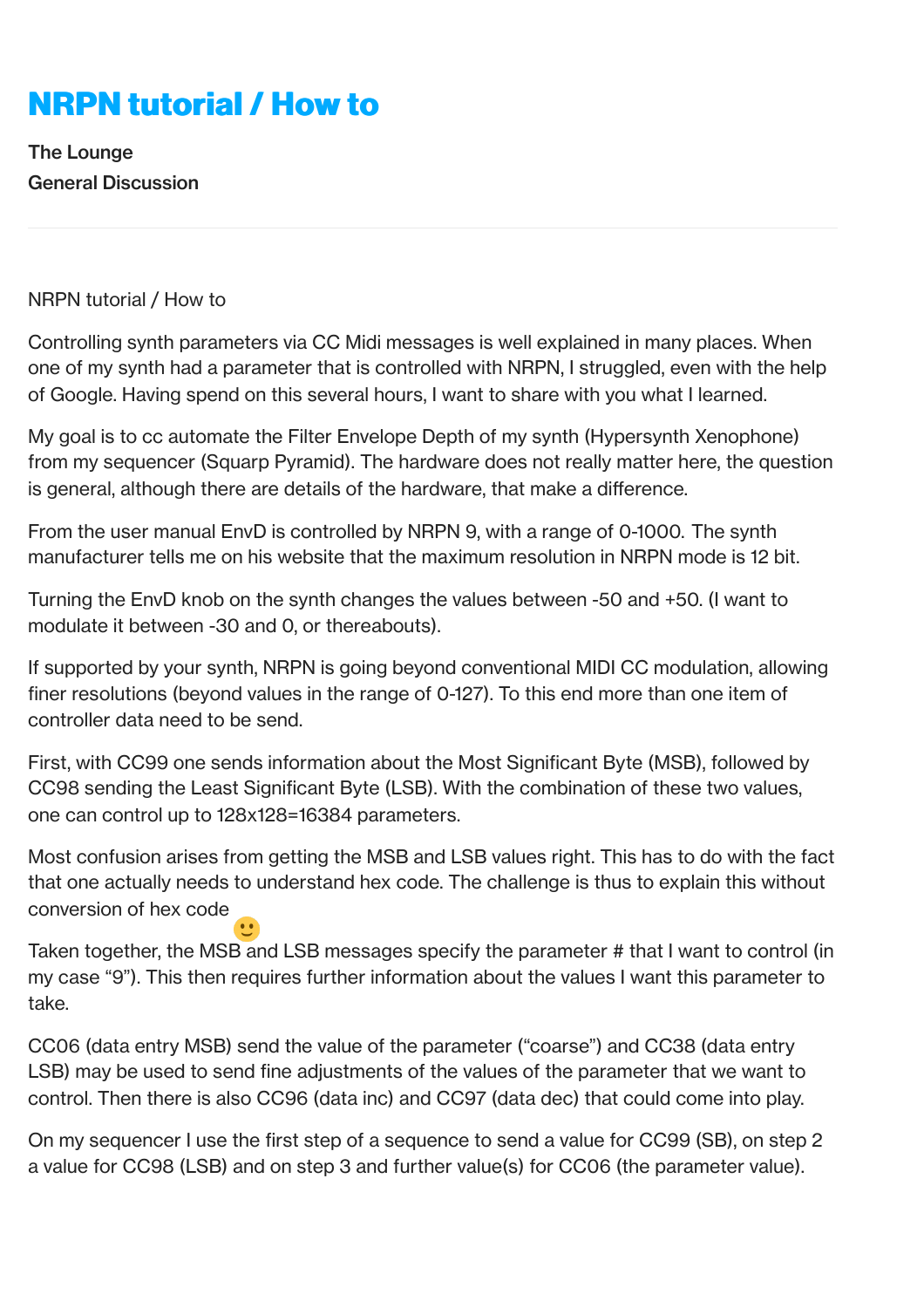The first step is thus to determine the CC99 value for the MSB:

Parameter  $# = 9$  in my examples, thus  $9/128 = 0.0070$ , from which we keep 0 as MSB. For the LSB (CC98), we calculate  $9 - \text{MSB*128} = 9$ 

To take another example, if the parameter # is 1570, then 1570/128=12.265625, from which we keep 12 as the MSB. 1570-MSB\*128=34, which gives us 34 as the LSB.

So, while I got all that right, it seems, the challenge is to get the data entry MSB and LSB correct, that is, the CC06 and CC38 values, which together determine the value of the parameter (here Filter EnvD).

Struggling with this, I contacted the person who develops the Hypersynth Xenophone. It seems that one advantage of such boutique synths, is that the developers respond extremely fast. I expected several days, or no response at all but got and answer while I wrote this note.

Now, his answer is that if you transfer one byte "CC06" only a portion of the range will be changed in a quantised way. So you must configure your system/device to transfer two bytes. He then gave a few examples:

```
ENV depth = -50.0 \gg value = 0
NRPN MSB: CC99 = 0
NRPN LSB: CC98 = 9Data Entry MSB: CC6 = 0
Data Entry LSB: CC38 = 0
ENV depth = -30.0 \gg value = 199 *NRPN MSB: CC99 = 0NRPN LSB: CC98 = 9Data Entry MSB: CC6 = 1
Data Entry LSB: CC38 = 71
ENV depth = 0.0 \gg value = 500 *NRPN MSB: CC99 = 0NRPN LSB: CC98 = 9Data Entry MSB: CC6 = 3
Data Entry LSB: CC38 = 116
ENV depth = 1000.0 value = 1000
NRPN MSB\cdot CC99 = 0
NRPN LSB: CC98 = 9Data Entry MSB: CC6 = 7
Data Entry LSB: CC38 = 104
```
Anyone seeing a pattern? I didn't. My synth shows on the display values from -50 to +50, my nominal value is -22 and I want to modulate it from -30 to about 0. How can I set the CC6 and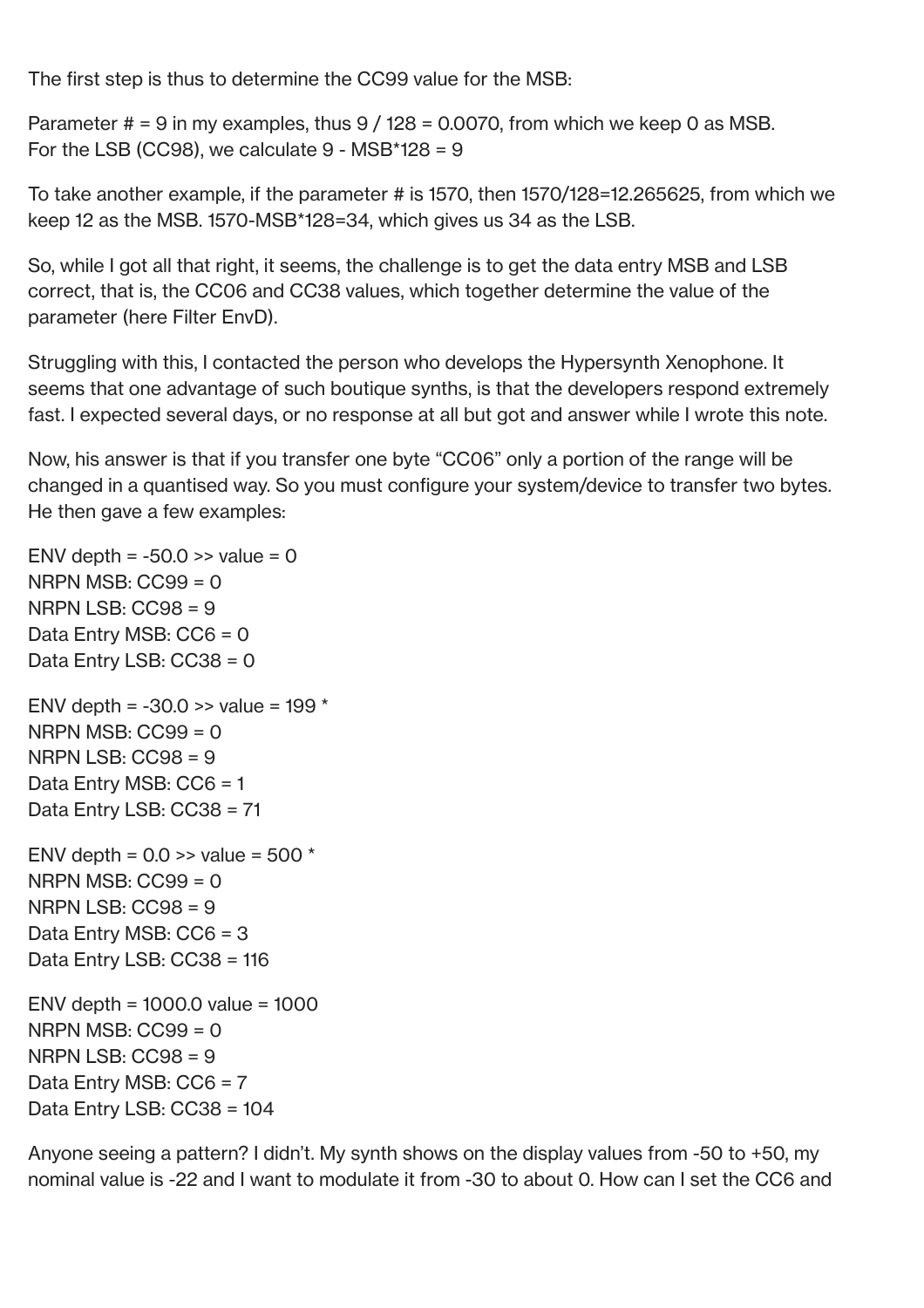CC38 values for this?

First I need to translate the scale -50 to +50 into a scale from 0 to 1000. Plotting this on a x-y plane, I have a line with the equation  $y=10 \times +500$ , where x is the value of the knob in the synth display (what I put into the equation) and y is the NRPN value. For a value of -30, I get a NPRN value of 200. The question is now how to turn this number into values for CC6 and CC38?

Lets dive deeper into NRPN messages, consisting of four CC packets. E.g.

B0 63 04 B0 62 3C B0 06 01 B0 26 23

The "B" are the first 4 bits, standing for Control Change (CC), followed by "0" which here is the MIDI channel 1. Each control change message has two bytes of data following it. The first byte determines the CC# we are changing and the second byte tells us the value that we are changing to.

Now, the numbers above are in hex form. If you add "0x" in front of them and put this into Google, it can convert it for you. Vice versa converting to hex, you can remove the "0x" in front to have the message. So, "63" is in fact "CC 0x63".

The "63 04" then reads "Set CC99 to 4". CC98 is then ox62 in hex, CC06 is 0x06 in hex and CC38 is 0x26 in hex. CC06 ("coarse control" or data entry MSB) and CC38 ("fine control" or data entry LSB) are what we need to focus on.

Say, I want a value of 199 for my parameter, in binary format this is 0b11000111. Splitting this up, the last seven bits give me the LSB for CC38, 0b1000111=71. For LSB CC06 we have "1" or "0b1" to be more precise, which gives CC06=1. As we will learn below, this corresponds to a knob value of my synth on its display of -30.1.

Taking another example from above, a parameter value of 500 is in binary code 0b111110100. Converting the last seven bits, 0b1110100, gives 116 for LSB CC38. What remains is "0b11" which is in decimal "3" for our data entry MSB (CC06).

Returning to my original quest, I want to know what a knob value of -30 on the synth display corresponds to in terms of CC6 and CC38 values. Translating the -50 to +50 "x scale" into the 0 to 1000 NRPN "y scale", I have  $-30 * 10 + 500 = 200$ . Typing "200 to binary" into Google gives me "0b11001000". The last seven bits are "0b1001000". Typing "0b1001000 to decimal" into Google gives me 72 for the LSB or CC38=72 and "0b1" is 1 for the MSB or CC06=1.

For a EnvD value of 0, this corresponds to a value of 500 on the NRPN scale. "500" in decimal is equal to 0b111110100 in binary. Taking the last seven bits, 1110100 gives me CC38=116 (data